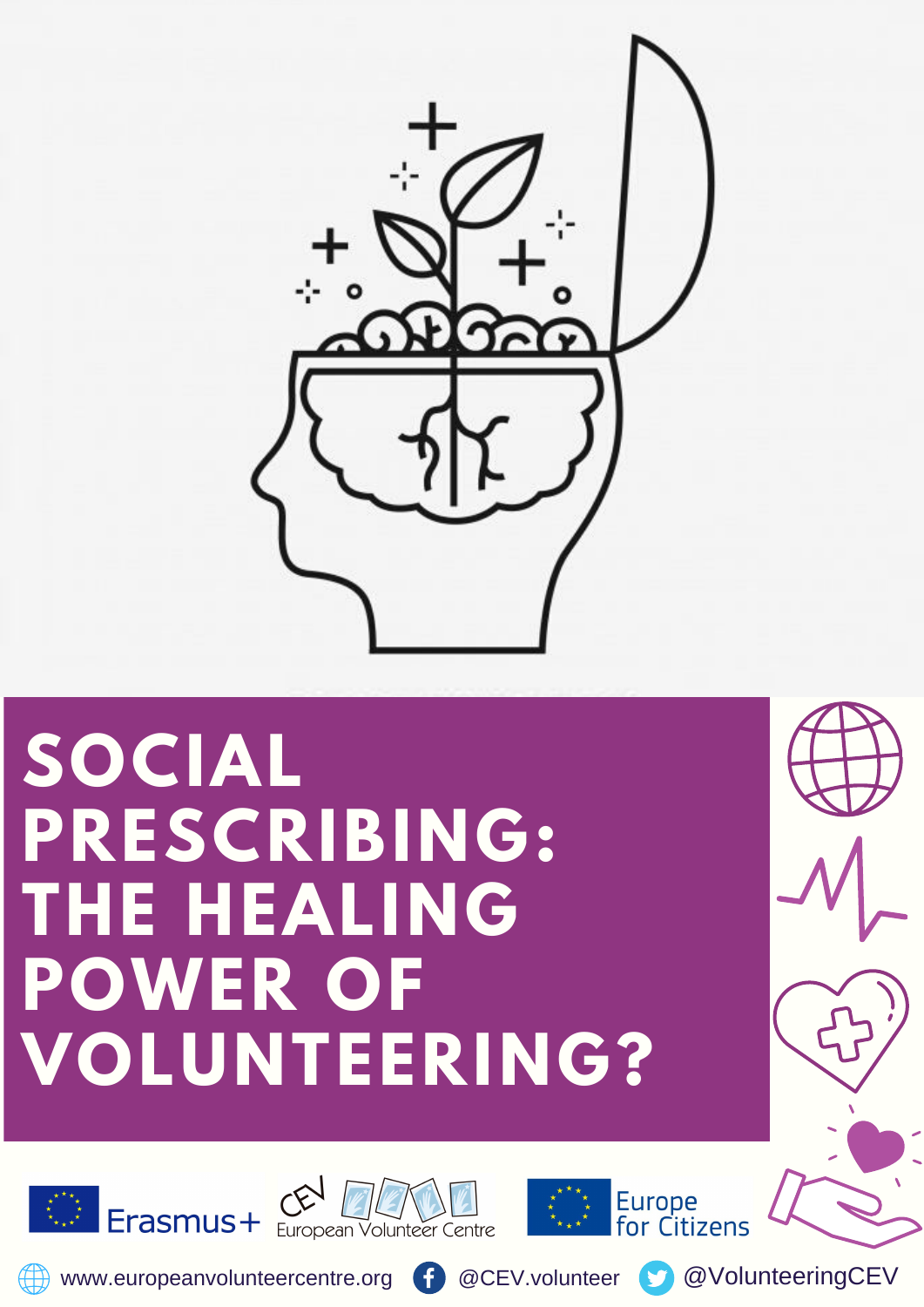

#### **SOCIAL PRESCRIBING: THE HEALING POWER OF VOLUNTEERING?**

By Charlotte Lowe and Amber Keates Erasmus + interns in European Volunteer Center (CEV) University of East Anglia October 2019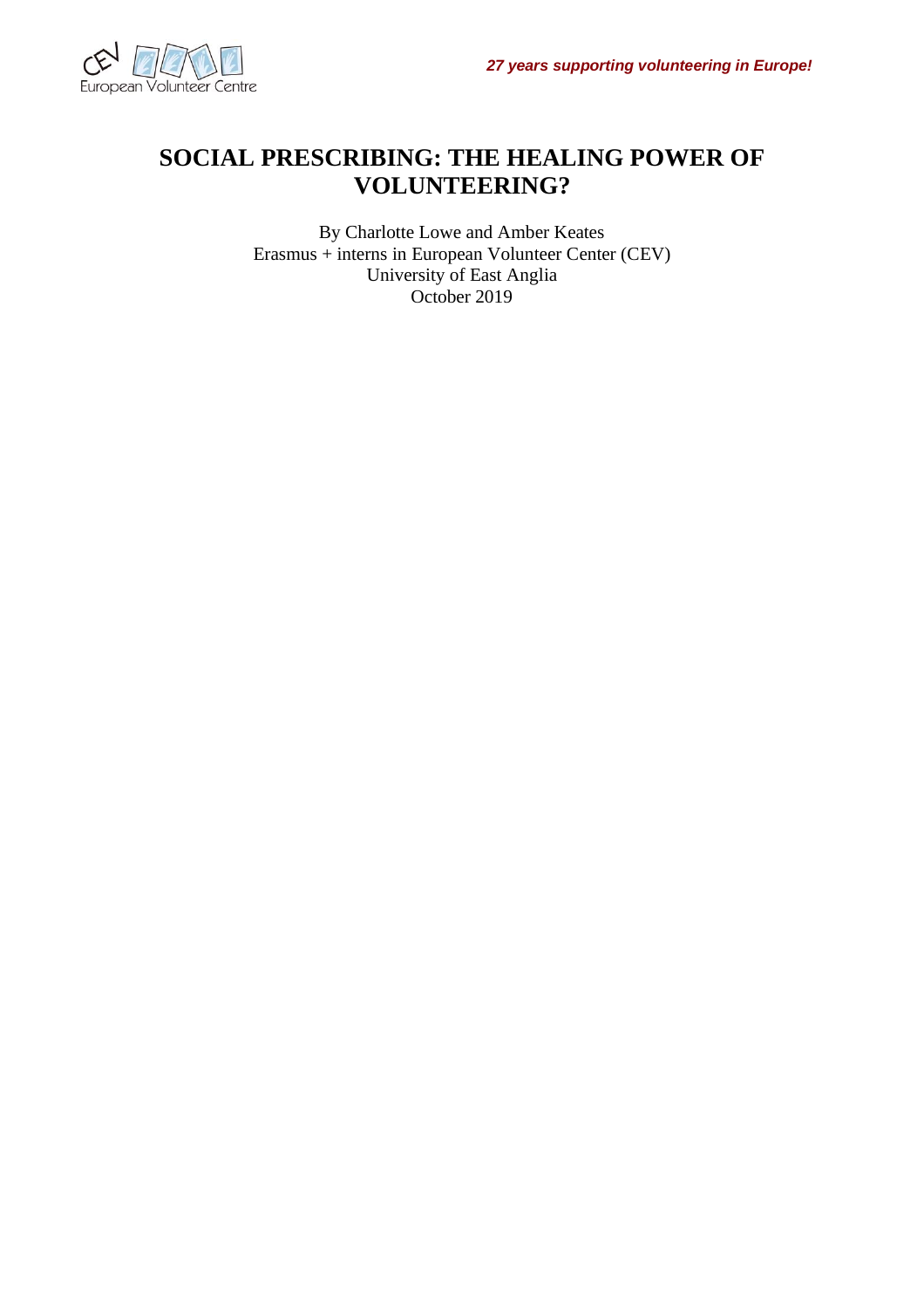

# **Index**

| • EVALUATION OF THE IMPACT OF SOCIAL PRESCRIBING AND |  |
|------------------------------------------------------|--|
|                                                      |  |
|                                                      |  |
|                                                      |  |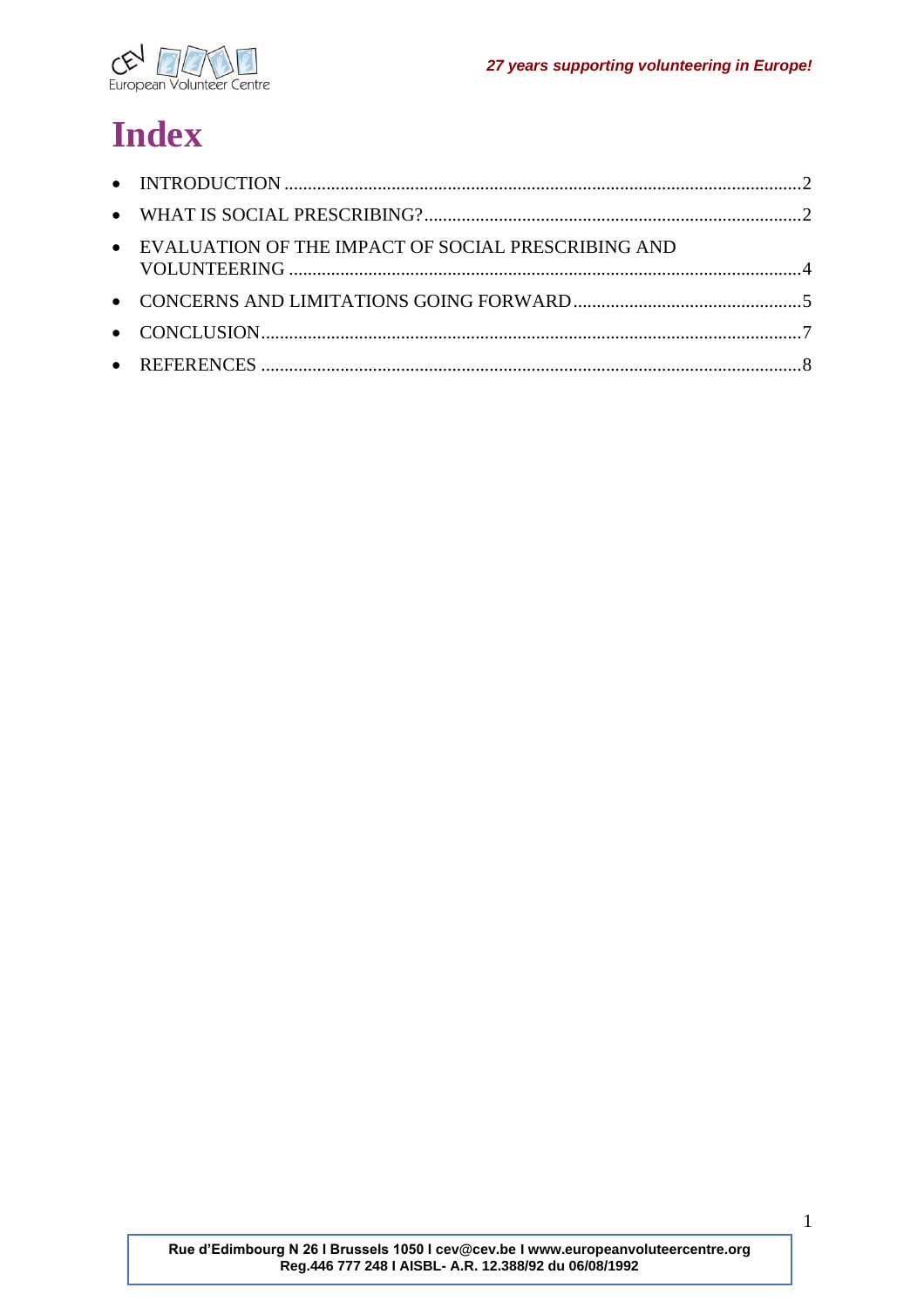

## <span id="page-3-0"></span>**Introduction**

The domain of mental wellbeing is receiving more and more attention in the healthcare profession, and it is commonly accepted that mental health, as well as social and environmental factors, are significant determinants of physical health. In recognising this symbiotic relationship, medical professionals are pursuing the development of more holistic approaches to improving the health of their patients. One such approach is that of "social prescribing".

Also known as "community referral", "linking" or "signposting", the phenomenon of social prescribing is expanding mainly in the United Kingdom but has been introduced in Ireland and the Netherlands. Originating in the Bromley-by-Bow Centre in London in the 1990s, social prescribing presents a means of tackling poor health without, or alongside, the prescription of pharmaceutical drugs. There is no widely agreed definition for social prescribing, however, the Social Prescribing Network developed a working definition at its 2016 conference, concluding that it can be understood as "enabling healthcare professionals to refer patients to a link worker, to co-design a non-clinical social prescription to improve their health and well-being"1.

This paper will investigate the provision of social prescribing, focusing on the UK with particular emphasis on the prescription of voluntary activity to patients. The following section will lay out the current situation of social prescribing, including information on how it works, how it is funded, and what infrastructure is in place to support social prescribing in general. Section 3 will comprise an evaluation of the impact of social prescribing and volunteering on prescription, including a case study of volunteering prescriptions in Yorkshire. Finally, Section 4 will address the concerns going forward with social prescribing.

#### <span id="page-3-1"></span>**What is social prescribing?**

As previously mentioned, social prescribing has its roots in a London community health centre and has been expanding across the UK since the 1990s. Interest in the mechanism particularly took off following the UK government's 2006 White Paper "Our health, our care, our say"<sup>2</sup> which highlighted the potential of the scheme. The NHS subsequently incorporated social prescribing into their health, well-being and prevention policies, outlined in the "NHS five year forward view"<sup>3</sup> in 2014 and the "General practice forward view" in 2016. As a result, schemes are currently running from the far South Western coast of England as far north as

<sup>1</sup> Polley et al (2017), pp. 13.

<sup>2</sup> Department of Health (2006).

<sup>3</sup> NHS (2014).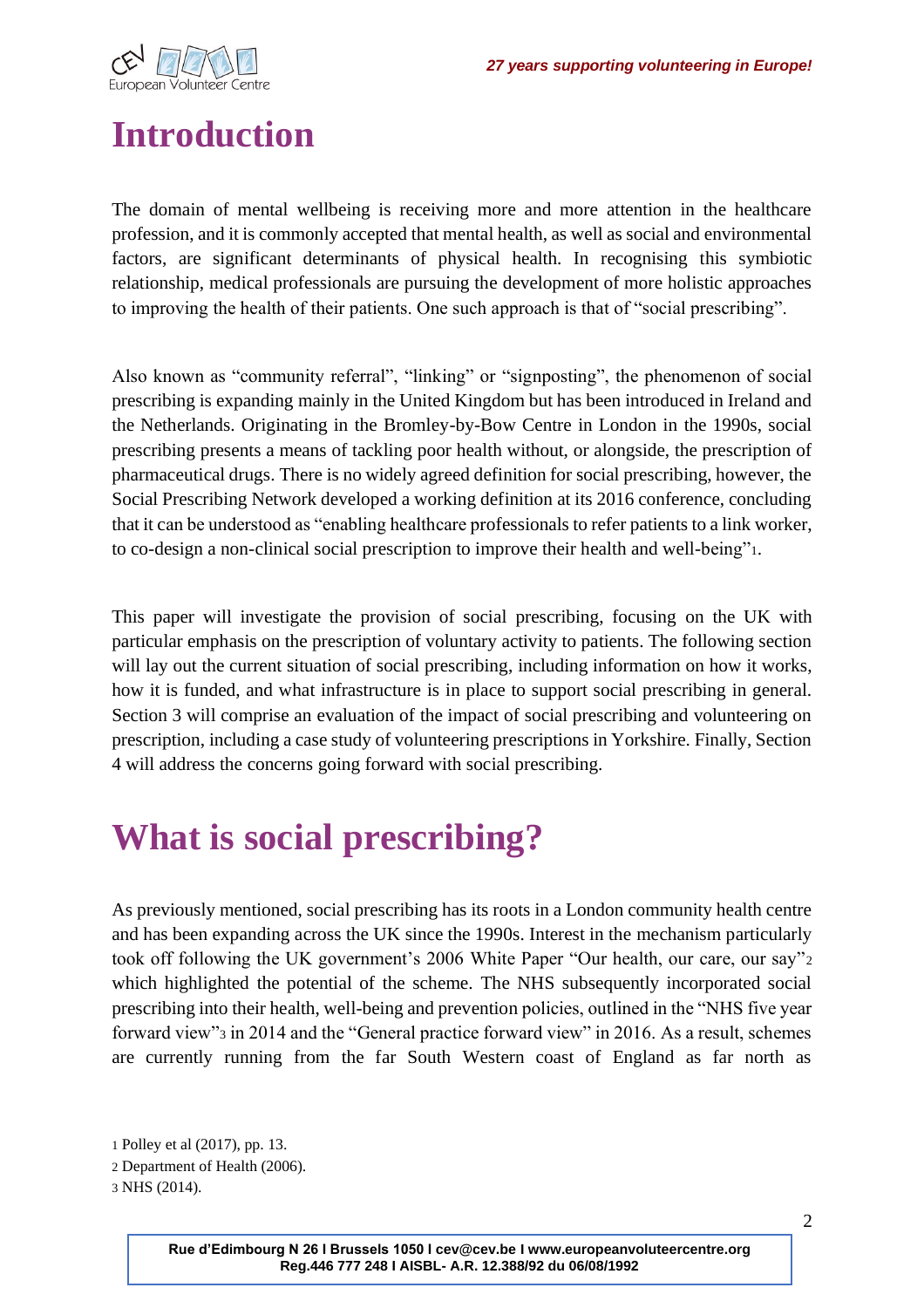

Aberdeenshire in Scotland. In the European context, social prescribing schemes can be found in Ireland and the Netherlands. But how do they work?

The scheme is usually aimed at those with a Long-Term Condition(s) as well as those who are dealing with mental health issues, social issues like debt affecting their well-being, and loneliness and isolation. The process begins with an appointment with the patient's local family doctor or healthcare practitioner, who then refers patients to social prescribing services. Alternatively, the family doctor can "signpost" patients towards these services, meaning they give patients practical information and recommendations for accessing certain services, but the patient will be responsible themselves for approaching the service for help. As well as family doctors, the Social Prescribing Network predicts that as social prescribing schemes become more widespread, other referring actors will become more active in referring patients4, such as Adult Social Care professionals and third sector organisations like Macmillan Cancer Support.

The link worker is identified as a non-clinically trained individual who will consult with the patient following the initial referral. Despite being non-clinically trained, link workers must receive training on how to deliver social prescribing programmes, as well as undergoing background checks.

On the whole, link workers are based in the community within third sector organisations, such as volunteer centres, and have strong local knowledge of community groups and activities. In some social prescribing schemes, the link workers may be employed within the primary care organisation, such as the local doctor's surgery. The link worker and the patient work together to co-create a plan to address the issues, with the link worker using their local knowledge to direct patients towards appropriate organisations and activities.

The local groups that a patient can be referred to cover a broad spectrum of programmes and differs for each social prescribing scheme. They can range from physical activities such as sports clubs, to arts and crafts groups, to services that deal with specific social issues (debt or risk of homelessness, for example).

Certain programmes, such as the scheme in Blackburn, UK, focus on referring patients to voluntary activities. The patients in focus here struggle with mental health and substance misuse, and are referred to organisations such as charities, local libraries, and food banks to volunteer.

Some programmes can have a designated length, of weeks or months, whereas some programmes are open-ended and do not have a specific deadline. Often, the patients integrate into the receiving organisation and continue their activities beyond the prescription period, for example, one in three patients of the East Riding in Yorkshire exercise-on-referral scheme took out membership with their local sports centre5.

<sup>4</sup> Polley et al (2017), pp. 15.

<sup>5</sup> Local Government Association (2016).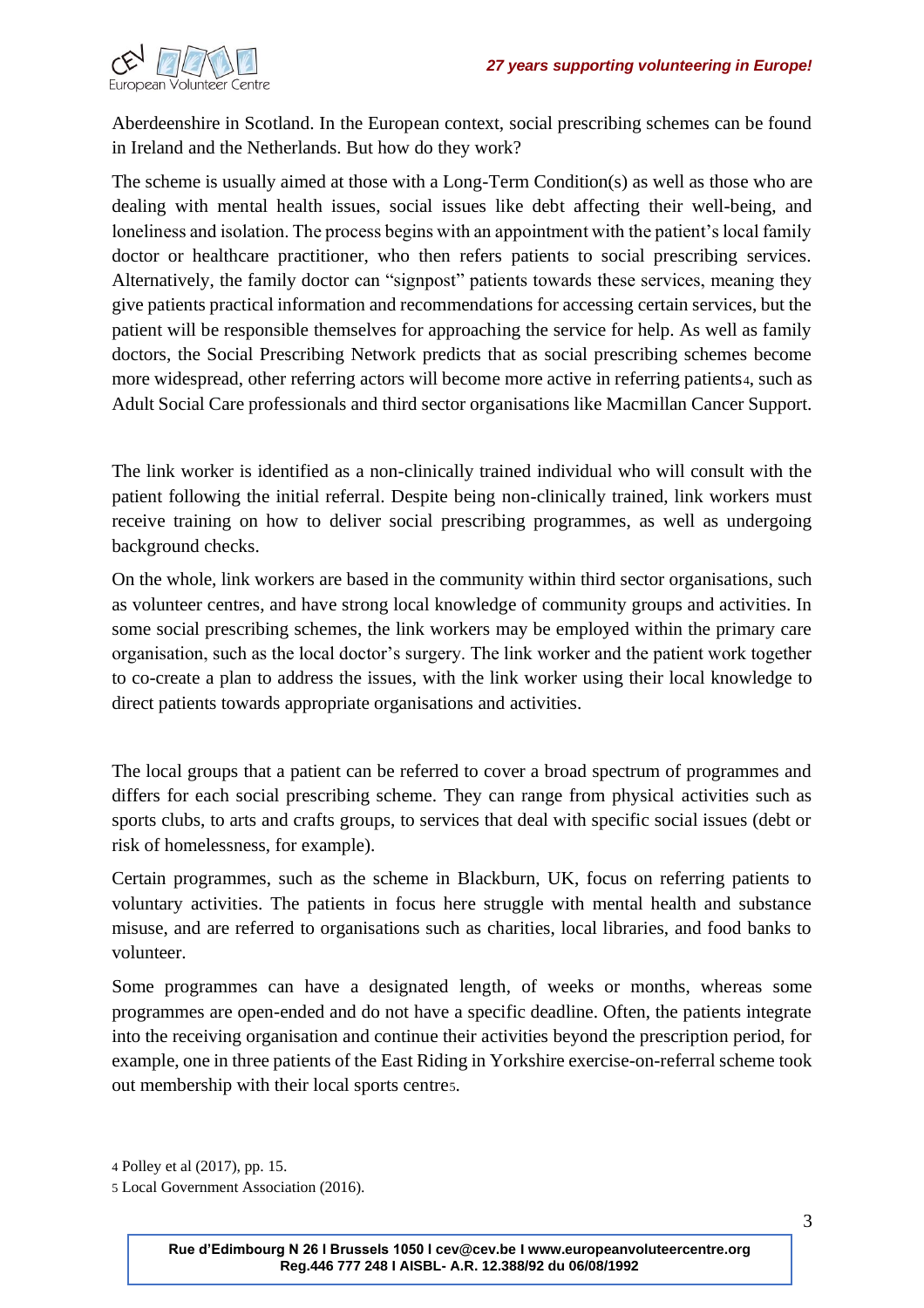

As social prescribing schemes take on more patients and become more widespread across the country, there will be an increasing need for funding. Funding is required not only to employ and train link workers with the specific purpose of administering the social prescribing scheme, but also in order to facilitate the work of the community groups receiving social prescribing patients. In 2018, the UK Department for Health & Social Care<sup>6</sup> announced a £4.5 million funding boost specifically for social prescribing schemes across the country, and additional funding for social prescribing comes from the NHS (who employ and fund the link worker position), local councils and Clinical Commissioning Groups, as well as donations from charities and social investors.

### <span id="page-5-0"></span>**Evaluation of the impact of Social Prescribing and Volunteering**

The impacts of social prescribing have been widely noted and show signs of positive progression, although much of the data is anecdotal and datasets are not substantial.

Anecdotal evidence clearly suggests that social prescribing is beneficial for the patients. Many social prescribing schemes upload case studies providing patient feedback and many followup reports quote patients as part of the evidence base. Much of the patient feedback<sup>7</sup> includes reports of feeling less socially isolated, improved mental wellbeing and anxiety/stress coping mechanisms, crisis evasion, increased confidence, positivity and independence, improved health and fitness, and improved life skills.

A number of studies carried out concerning individual social prescribing schemes, such as those in Doncasters, Rotherhams, Bristol<sub>10</sub>, Newcastle<sub>11</sub>, etc. find that social prescribing reduces pressure on healthcare services. It is reported that 20% of patients arrange appointments with their local doctor to address social issues rather than health issues12. The previously mentioned social prescribing schemes resulted in reduced appointments with local doctors as well as mental health doctors and patient attendance in Accident and Emergency departments in some cases. The social prescribing scheme run by Voluntary Action

<sup>6</sup> Department for Health and Social Care (2018).

<sup>7</sup> See Social Prescribing Cornwall (2019), Dayson and Bennett (2016), Dayson and Bashir (2014), Kimberlee et al. (2014), ERS (2013).

<sup>8</sup> Dayson and Bennett (2016).

<sup>9</sup> Dayson and Bashir (2014).

<sup>10</sup> Kimberlee et al. (2014).

<sup>11</sup> ERS (2013).

<sup>12</sup> Torjesen (2016).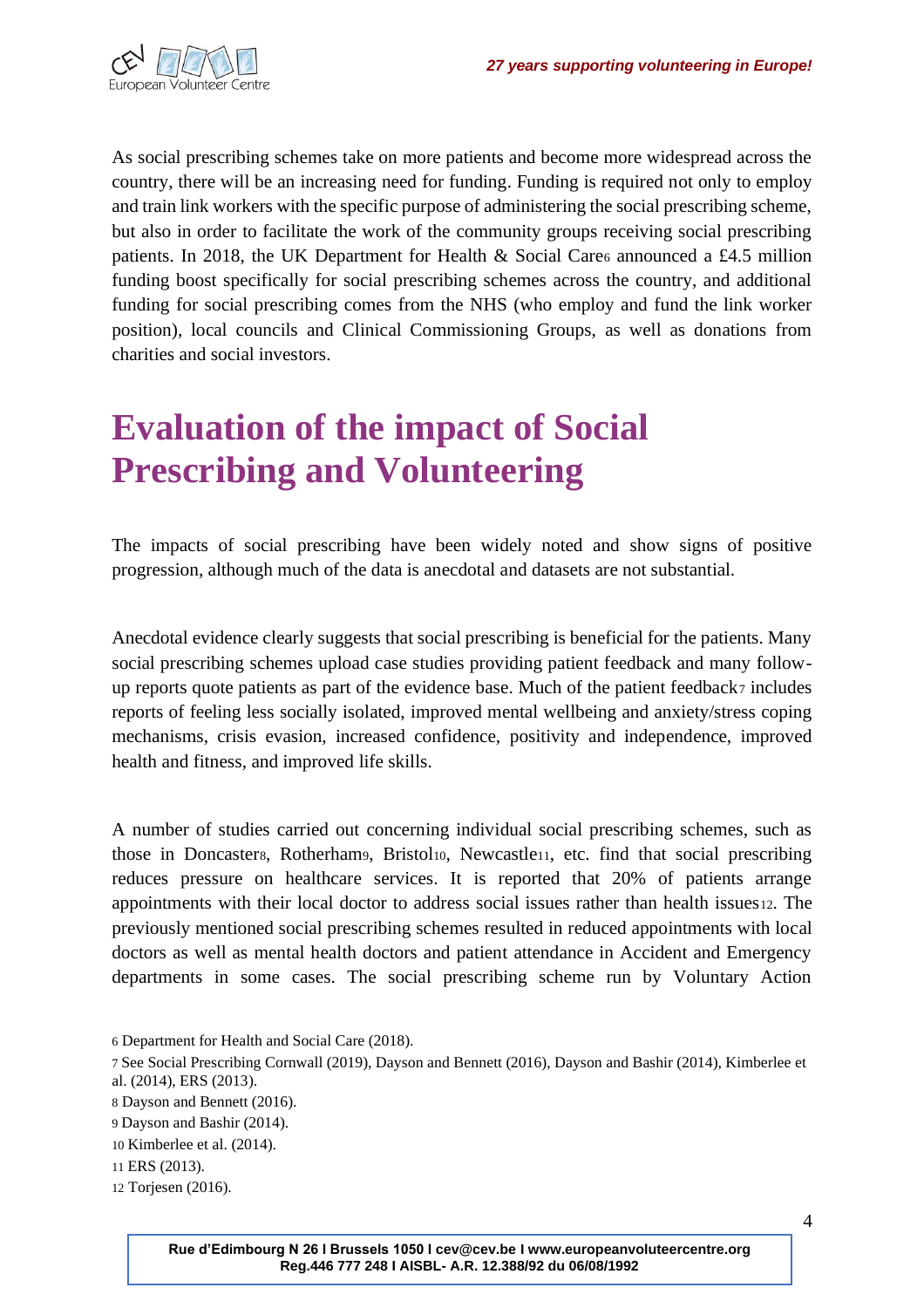

LeicesterShire<sub>13</sub> reported savings equal to  $\text{\pounds}4,500$  for the local medical practice by reducing primary care appointments. They estimate that the scheme has the potential to save £97,381<sup>14</sup> annually for the local medical centre alone, reaching figures of £15m+ for the county's Clinical Commissioning Groups. An interest for further research could also include the savings made by reducing the prescriptions of pharmaceutical drugs, which can be costly. As well as economic benefits, the reduction in medical appointments also indicates an improvement in the health and wellbeing of the patients.

In Blackburn and Darwen15, the social prescribing scheme saw the percentage of referrals who were active and who connected regularly with others increase substantially. This scheme places particular emphasis on using voluntary activities as part of its prescriptions, allowing patients to get out and about more and meet and socialise with other volunteers and service users. The percentage of patients who were active after 6 months rose from 67% to 100%, and those who connected with others weekly or more rose from 51% to 90%. Increased physical activity and increased social contact can of course be linked to increasing mental and physical health and wellbeing.

Where social prescribing schemes in general could save healthcare services time and money dealing with social issues, volunteering is also known to contribute greatly to economies. Employing voluntary activity in these schemes therefore benefits the patients, healthcare services and society as a whole. For example, where a patient is referred to volunteer in a library, such as within the Doncaster Social Prescribing scheme, the patient is then providing a service to the community and performing work that is valuable to an economy. In 2014, the Office for National Statistics reported that volunteering in the UK had an estimated worth of approximately £23 billion16.

#### <span id="page-6-0"></span>**Concerns and limitations going forward**

Given the relatively recent appearance of social prescribing practise, there are naturally certain limitations and concerns to consider going forward.

Firstly, it will take some time to gather clear and robust evidence regarding the impact of social prescribing. Research thus far has largely been carried out over short periods of time and the evidence base is usually rather small. Furthermore, much of the evidence is anecdotal and selfperceptive so is of course open to misreporting by patients, as well as only representing those

13 Voluntary Action LeicesterShire (2019), pp. 3

16 Office for National Statistics (2017).

<sup>14</sup> Ibid., pp. 12.

<sup>15</sup> Community CVS (2019).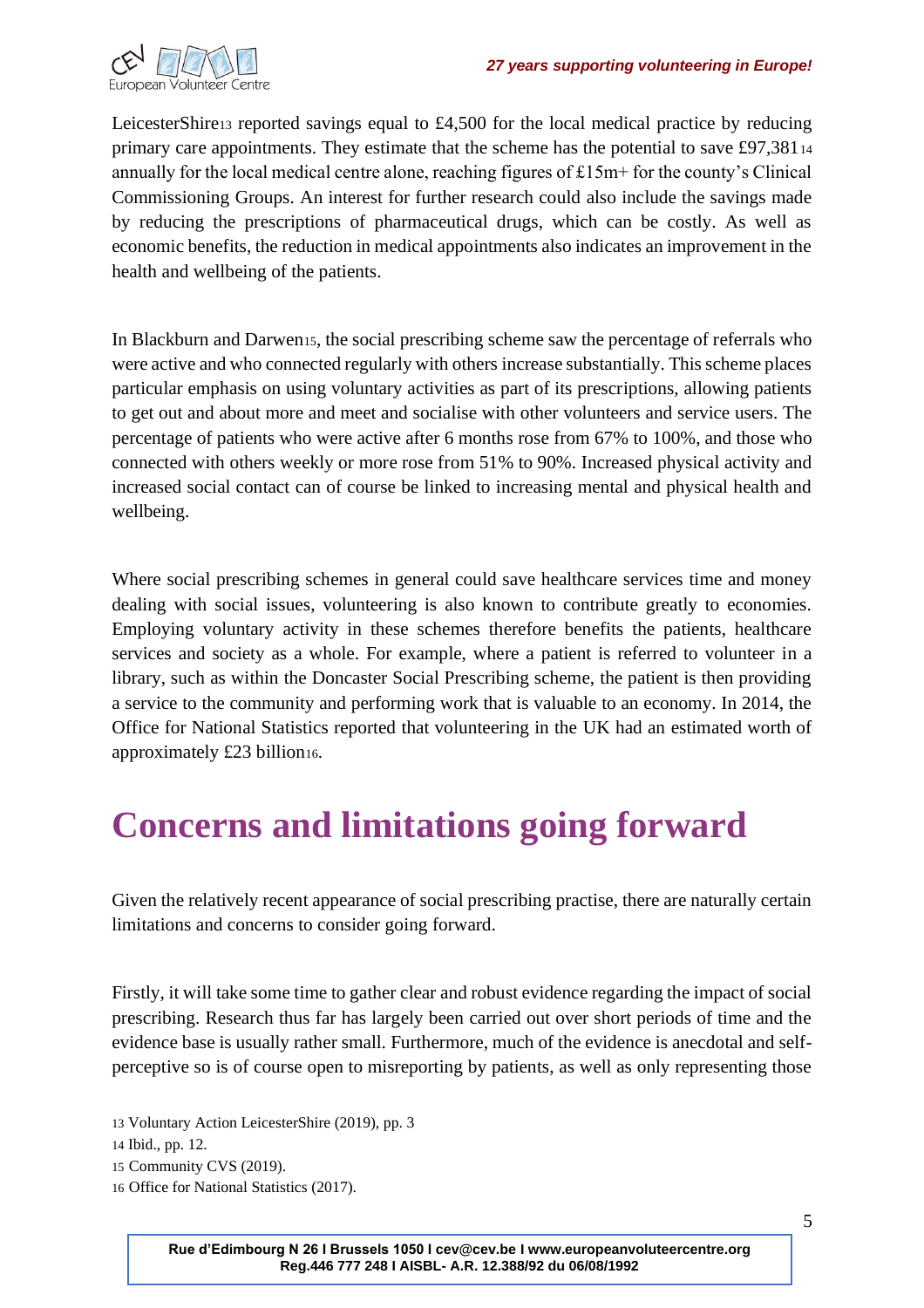

willing to engage and provide feedback. It would be helpful to standardise data on the outcomes of social prescribing; for example, the South Yorkshire Housing Association employ the Warwick-Edinburgh Mental Wellbeing Scale to evaluate the impact on the health and wellbeing of their patients. Finally, to gather truly robust evidence, it will be necessary for researchers to incorporate control groups into their studies. As schemes age, it will be easier to make clear and accurate conclusions.

Accountability is also a big question surrounding social prescribing. Whilst the programmes are designed to relieve the pressure on family doctors, there is a need for clarity on where the doctor's/link worker's/community group's responsibility ends. Doctors need to feel confident in referring the patients on to another service in order to fully engage with social prescribing schemes whilst link workers and community groups also need protections and backing to allow them to feel comfortable in their decision-making should anything go wrong. It is essential that there is monitoring of patients once they have left the direct care of doctors and into the hands of link workers and community groups. Whilst the root cause of health concerns may be linked directly to social issues, social prescribing may not always be sufficient in addressing such health concerns. If any tragic event were to happen, it is important to know where the buck stops and to recognise any failures within the scheme by developing robust monitoring and evaluation procedures.

This risk also necessitates sufficient training for link workers and a readiness of the receiving community groups, not only to protect themselves from liability but also to safeguard the patient. For the link workers, this means the continuous development of professional training and qualifications in the field specifically related to social prescribing. One suggestion is to develop an accreditation for link workers as a guarantee of their skillset and recognition of their commitment to continued learning. For the community groups, they must be ready to potentially receive a high volume of new participants. Training could prove equally important for community groups as for link workers, but also sustained funding could allow groups to buy additional resources, expand their premises, employ more staff, etc. and better accommodate social prescribing scheme patients.

Finally, whilst volunteering is sometimes prescribed by link workers to patients, it would be beneficial to increase the provision of voluntary activity within the social prescribing framework. As it stands, domains such as sports clubs, craft groups and advice centres dominate social prescribing schemes, yet the benefits of volunteering are widely accepted and significantly relevant to social prescribing. Not only benefitting the patients themselves, by improving health and wellbeing, but voluntary activity also brings benefits to society as a whole. Partner charities and social enterprises could make good use of an increased manpower to carry out their missions and voluntary work carried out by patients would contribute to the economy. Therefore, advocating for an increase in volunteering on prescription is recommended.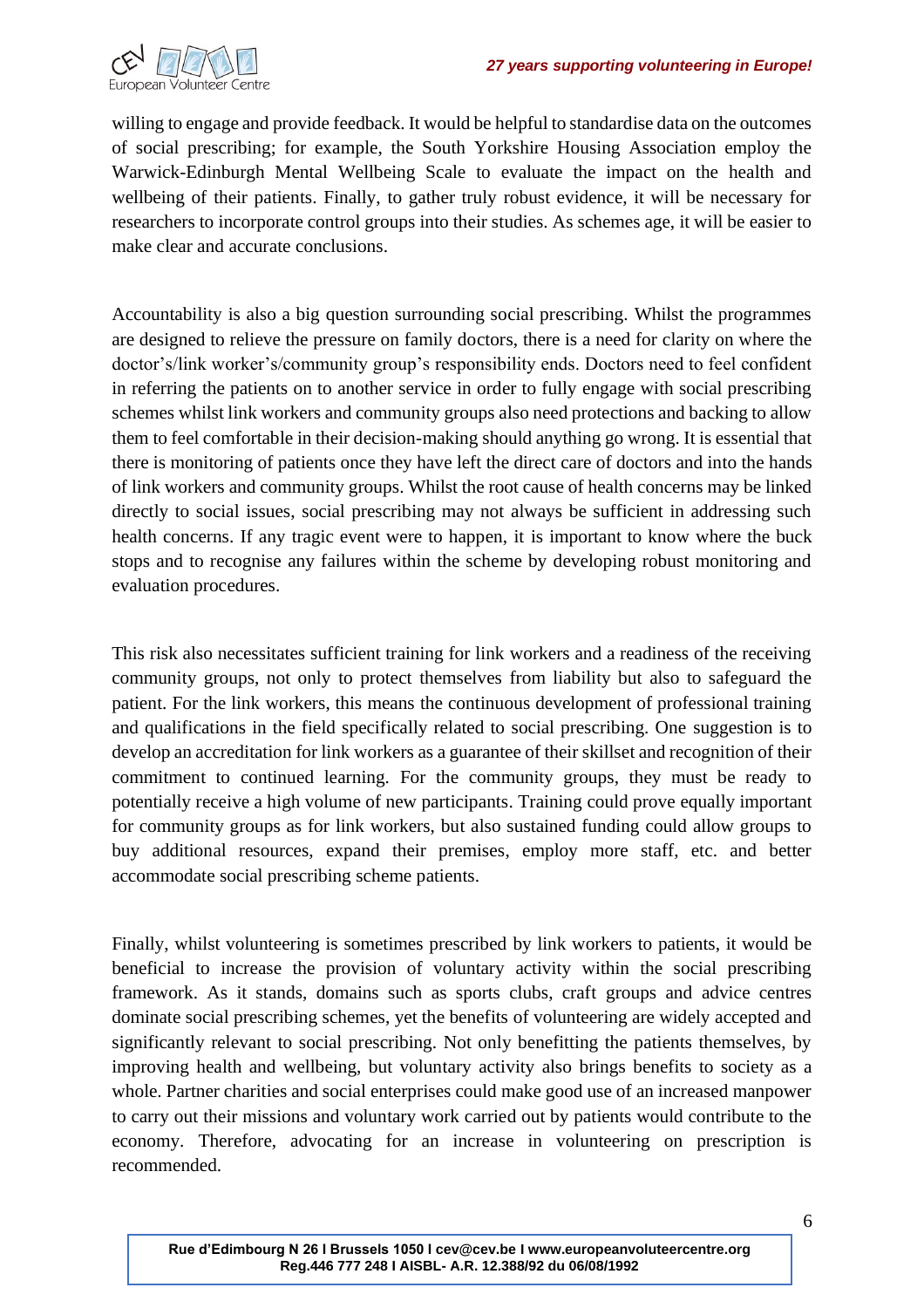

# <span id="page-8-0"></span>**Conclusion**

From the literature and data considered within this paper, it is possible to conclude that volunteering on prescription, as part of a social prescribing scheme, is an efficient way of addressing health and well-being concerns. Social prescribing in general reduces the pressure on family doctors, by redistributing health concerns caused by predominantly social issues to non-clinical professionals who are equipped to deal with such concerns.

Volunteering on prescription not only improves the efficiency of healthcare resources, it is well-known that volunteering heavily contributes to society, not only in terms of social cohesion, but economically too. Although volunteering is not the most often-employed activity within the social prescribing framework, there is some evidence to suggest that it is highly beneficial to patients and the argument should be made to increase provision of volunteering as a social prescription.

However, the data considered in this paper was not exhaustive, and there is existing data that could supplement this. That said, there is still not enough data surrounding social prescribing, largely because it is a relatively recent phenomenon. As time goes on, it will be possible to gather evidence from larger samples and time periods, allowing for more robust data and wellinformed policy decisions. As well as assessing the impacts on individual patients, further research is required in terms of economic and societal impacts, as well as at a governance level to develop successful policy and procedure.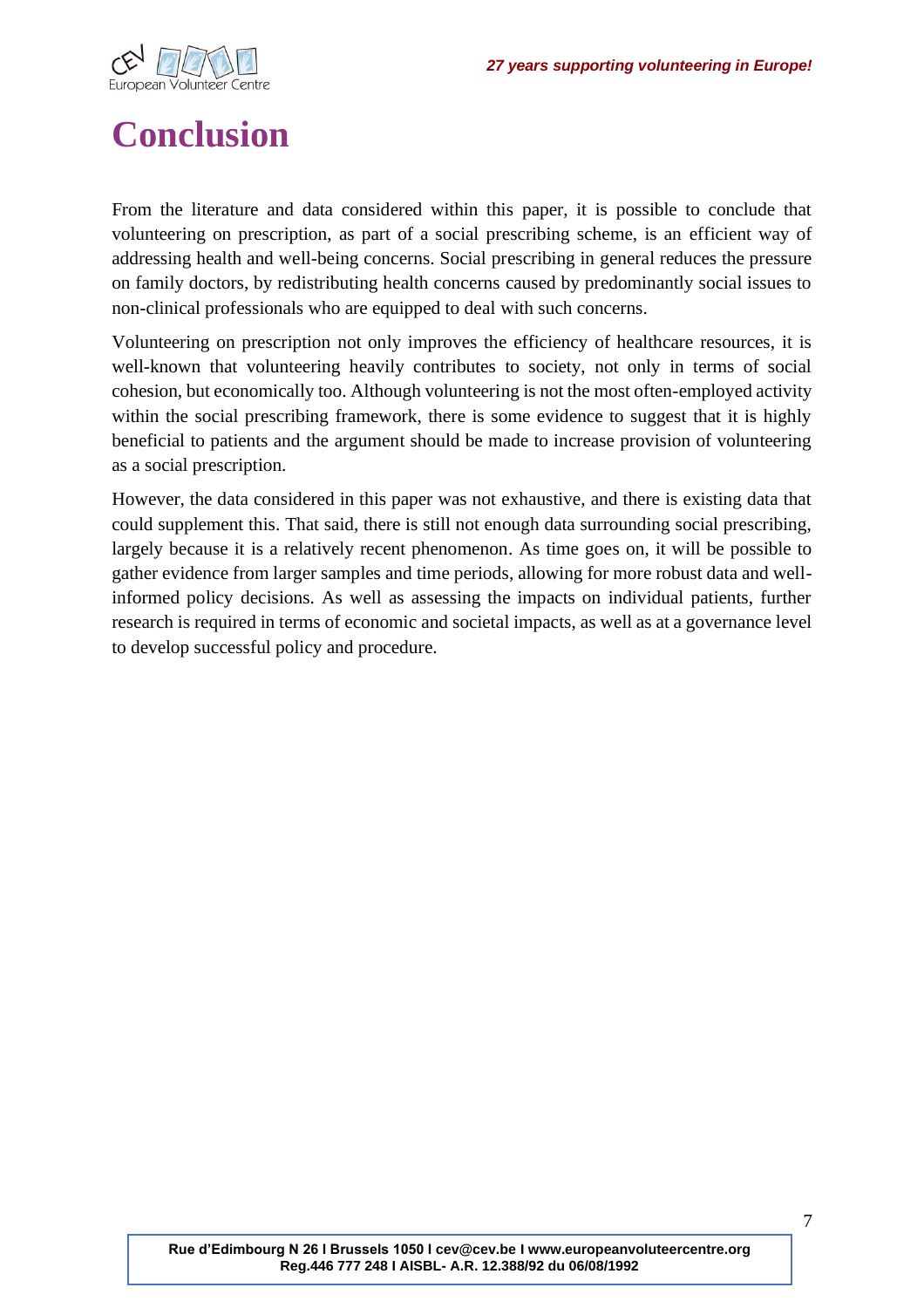

# <span id="page-9-0"></span>**References**

Community CVS (2019). *Volunteer-led social prescribing: Community CVS, Blackburn & Darwen*. [online] Blackburn: Community CVS. Available at: https://www.england.nhs.uk/wp-content/uploads/2017/11/len-case-study-blackburn-darwencommunity.pdf [Accessed 18 Oct. 2019].

Dayson, C. and Bashir, N. (2014). *The social and economic impact of the Rotherham Social Prescribing Pilot*. [online] Sheffield: Sheffield Hallam University. Available at: https://www4.shu.ac.uk/research/cresr/sites/shu.ac.uk/files/social-economic-impactrotherham.pdf [Accessed 18 Oct. 2019].

Dayson, C. and Bennett, E. (2016). *Evaluation of Doncaster Social Prescribing Scheme: understanding outcomes and impacts*. [online] Sheffield: Sheffield Hallam University. Available at: https://www4.shu.ac.uk/research/cresr/sites/shu.ac.uk/files/eval-doncastersocial-prescribing-service.pdf [Accessed 16 Oct. 2019].

Department of Health (2006). *Our health, our care, our say: a new direction for community services*. [online] London: TSO. Available at: https://assets.publishing.service.gov.uk/government/uploads/system/uploads/attachment\_data /file/272238/6737.pdf [Accessed 18 Oct. 2019].

Department for Health and Social Care (2018). *Social prescribing schemes across England to receive £4.5 million*. [online] Available at: https://www.gov.uk/government/news/socialprescribing-schemes-across-england-to-receive-45-million [Accessed 18 Oct. 2019].

ERS (2013). *Newcastle Social Prescribing Project*. [online] Newcastle: Healthworks Newcastle-upon-Tyne. Available at: http://www.healthworksnewcastle.org.uk/wpcontent/plugins/downloadsmanager/upload/Social%20Prescribing%20Evaluation%20Report%20August%202013%20Fi

nal.pdf [Accessed 18 Oct. 2019].

Kimberlee, R., Ward, R., Powell, J. and Jones, M. (2014). *Measuring the economic impact of Wellspring Healthy Living Centre's Social Prescribing Wellbeing Programme for low level mental health issues encountered by GP services*. [online] Bristol: UWE. Available at: http://www.wellspringhlc.org.uk/reports/POV\_Final\_Report\_March\_2014.pdf [Accessed 18] Oct. 2019].

Local Government Association (2016). *Social prescribing - a guide for local authorities*. [online] London: Local Government Association. Available at: https://www.local.gov.uk/sites/default/files/documents/just-what-doctor-ordered--5c4.pdf [Accessed 16 Oct. 2019].